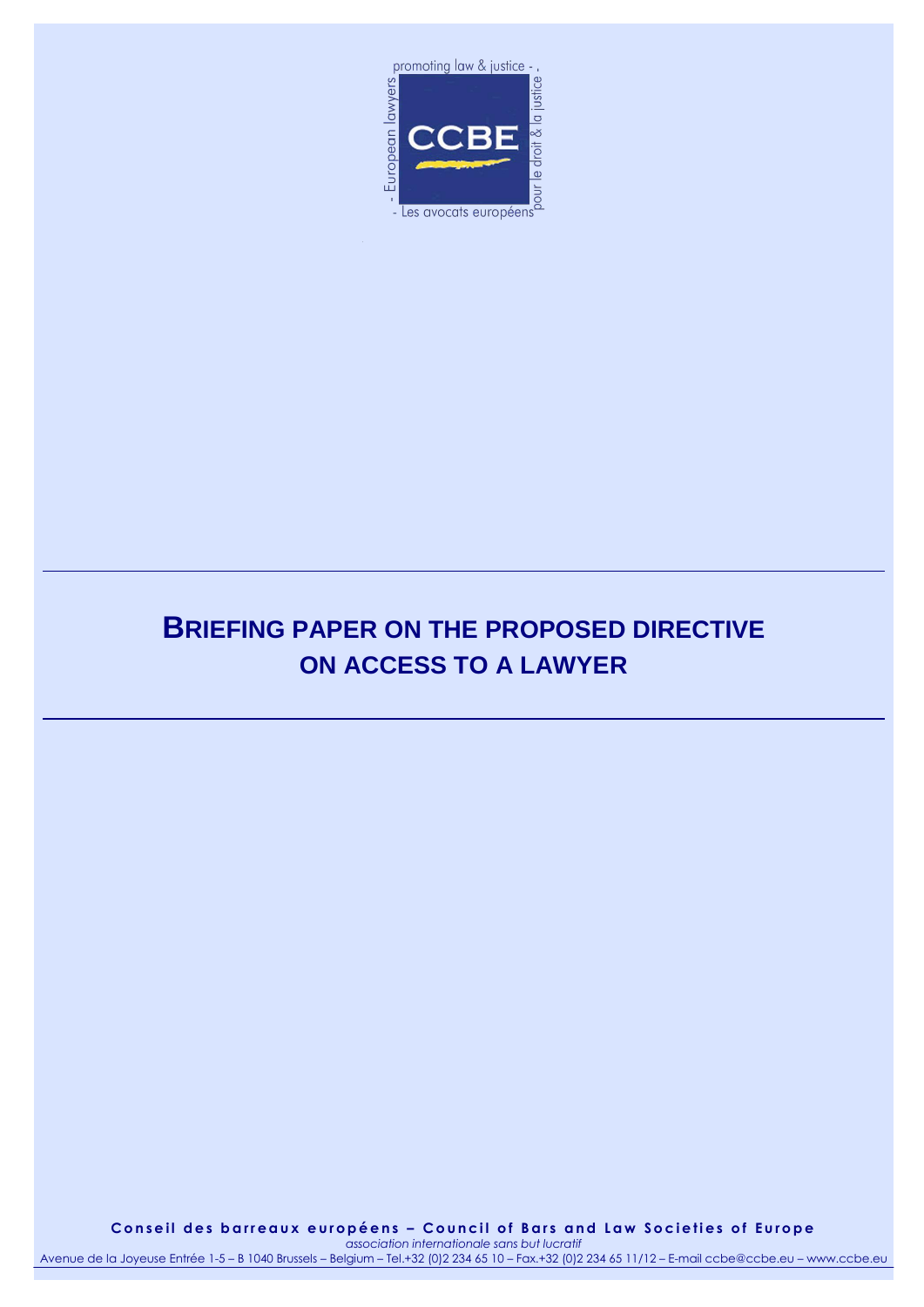## **Briefing paper on the proposed directive on access to a lawyer**

## **Introduction**

**The Council of Bars and Law Societies of Europe (CCBE)**, which represents around 1 million European lawyers through its member bars and law societies from 31 full member countries, and 11 further associate and observer countries, **warmly welcomes the Commission's latest proposal on access to a lawyer in criminal proceedings**. The CCBE has called for many years now for common minimum safeguards for suspects and defendants as a matter of giving substance to the fundamental rights often presented as "at the heart of the Union".

Following the terrible events of 11 September 2001, the European Union passed a number of measures in the criminal field which aided the prosecution. This arose out of the urgency of those times. Now it is largely recognised that the balance between prosecution and defence is out of kilter, to the detriment of the defence. It is in this context that the European Commission is proposing measures to correct the balance and ensure an equality of arms.

On 8 June 2011, the European Commission presented its proposal for a directive on the right of access to a lawyer in criminal proceedings and on the right to communicate upon arrest (COM(2011) 326). This is the third of a line of measures to define minimum common procedural guarantees for suspects and defendants in the EU. This line of measures was identified in a "Roadmap", adopted by the EU Council on 30 November 2009, in which the EU Member States invited the Commission to present proposals over the following five years on (A) the right to translation and interpretation; (B) information on rights and information about the charges; (C) legal advice and legal aid; (D) communication with relatives, employers and consular authorities; and (E) special safeguards for suspected or accused persons who are vulnerable.

The good news is that Measure A was adopted early in 2010 and Measure B is in the final stages of adoption. The measure now presented by the Commission covers measures C (excluding legal aid, which is left for a later stage) and D in one single instrument. The proposal provides that the directive will apply from the time a person is made aware by the competent authorities of a Member State, by official notification or otherwise, that s/he is suspected or accused of having committed a criminal offence until the conclusion of the proceedings. It will also apply to persons who are the subject to proceedings under a European arrest warrant from the moment they are arrested.

## **Responses**

The CCBE would like to react here to some of the **criticisms expressed at governmental level**. We will take the arguments one by one, with the criticism put at the beginning of each argument in bold, followed by our counter-views:

The proposed measure would adversely affect the necessary balance between **protecting the rights of the defence and the needs of the prosecution**. As mentioned above, this is not a widely held view. Most decision-makers would take the opposite view, that these measures are needed to restore the balance in favour of the defence after much pro-prosecution legislation at EU level (European Arrest Warrant, freezing orders, money laundering directives, European Investigation Order, European Supervision Order etc.).

- **The proposed directive would oblige prosecutors to wait for the arrival of the lawyer before the start of any questioning by the police or other law enforcement authorities, or the carrying out any procedural act or evidence-gathering at which the person's presence is required or permitted**. The rights of the defence can only be guaranteed as a fundamental right if the lawyer can be present with the client so as to control that the rules for questioning and evidence-

Conseil des barreaux européens - Council of Bars and Law Societies of Europe *association internationale sans but lucratif*

Avenue de la Joyeuse Entrée 1-5 – B 1040 Brussels – Belgium – Tel.+32 (0)2 234 65 10 – Fax.+32 (0)2 234 65 11/12 – E-mail ccbe@ccbe.eu – www.ccbe.eu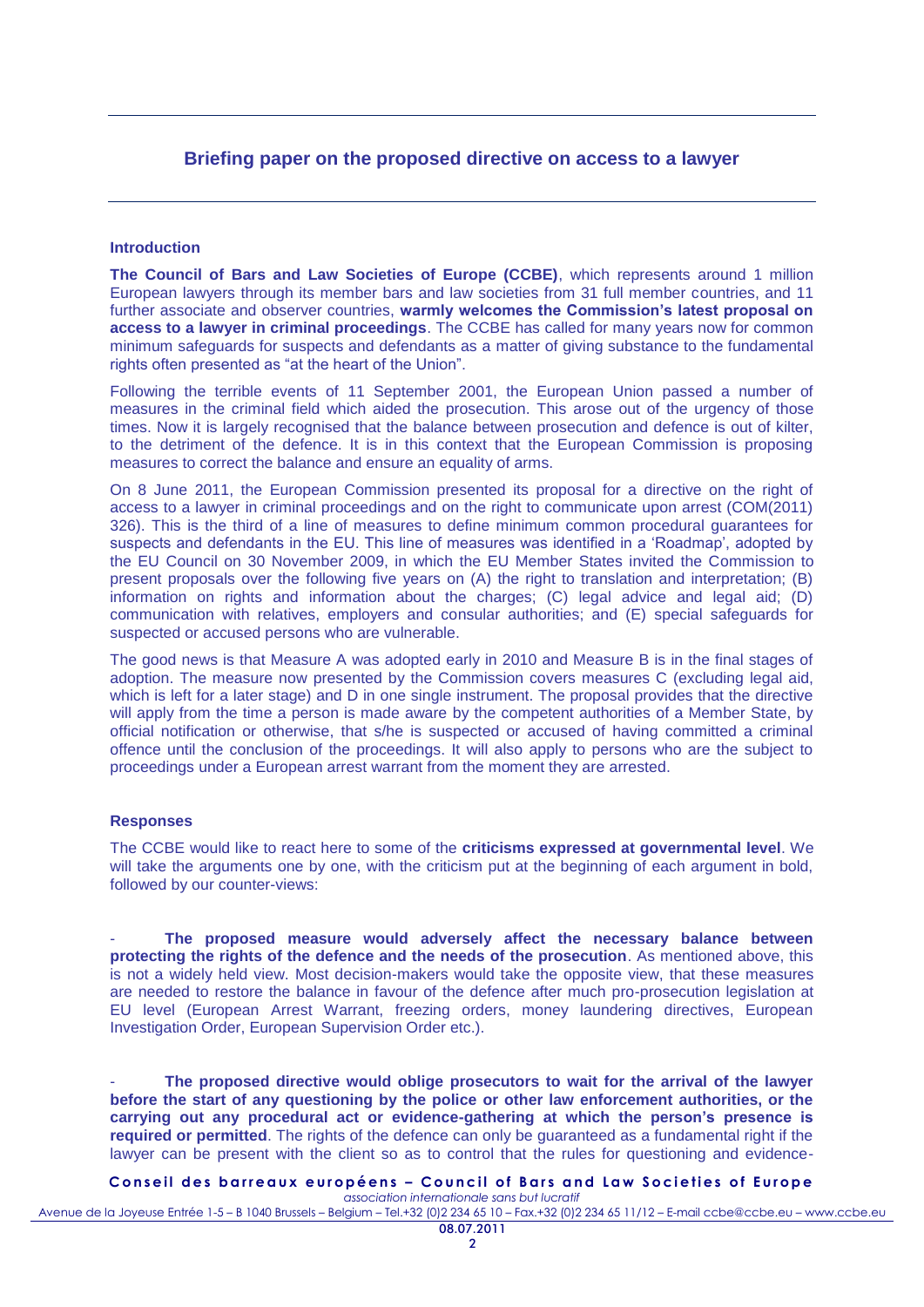gathering have been respected. If they are respected, the investigators should not worry about the presence of a lawyer.

- **The systematic intervention of the lawyer would damage the investigation**. The proposed directive only says that the lawyer "shall have the right to ask questions, request clarification and make statements, which shall be recorded in accordance with national law". This seems proportionate. It has been argued against the current text that there is no limit in time to the duration and frequency of meetings between the suspect or accused person and his/her lawyer, but the text only says that these should not be limited in any way that may prejudice the exercise of the rights of defence – which is not the same thing. And in any case, it would not be legitimate for a lawyer to prolong or repeat meetings unnecessarily just to obstruct the proceedings.

- **There is no exception allowed for pre-trial custody for terrorism and organised crime**. This is not entirely correct. The proposed directive allows for derogations "in exceptional circumstances" and, whilst it is true that the derogation "shall not be based exclusively on the type or seriousness of the alleged offence", it can (and must), be "justified by compelling reasons pertaining to the urgent need to avert serious adverse consequences for the life or physical integrity of a person". Governments may regret that derogations "may only be authorised by a duly reasoned decision taken by a judicial authority on a case-by-case basis", but how else can one be assured that the derogation will "not go beyond what is necessary", "be limited in time as much as possible and in any event not extend to the trial stage" and "shall not prejudice the fairness of the proceedings"? It seems that the Commission has struck the proper balance here.

It is not the role of the lawyer to inspect the place of detention and check the conditions **of detention**, as provided in the text. Suspects or defendants have no-one to put their case, if not their lawyer, and if there are legitimate complaints about the premises, the lawyer should be in a position to make a judgement and possibly to intervene. Moreover, the primary purpose of the right for the lawyer to access the place of detention is to guarantee that the person detained is effectively able to organise his/her defence.

- **The directive would impose on Member States the duty to control the quality of legal advice, a competence which belongs to national Bars**. Indeed, this would not be acceptable, but we see no trace in the text of a provision taking that direction.

**The directive would mechanically increase the number of pre-trial custodies**. On the contrary, if the interested person can access a lawyer swiftly after being arrested, this reduces the risk of abuse and limits pre-trial detention to what is strictly necessary.

- **The budgetary consequences in respect of legal aid are being neglected**. The CCBE would not want legal aid to be left aside; on the contrary: promoting an ambitious EU approach in this area is one of our priorities since 2009. However, it should be reminded that legal aid is one of the measures covered by the "Roadmap" and that it will be presented at a later stage; it is therefore not forgotten. Of course, there is a cost to justice and it will be necessary, in due time, to examine the financial side of this measure. However, it is noteworthy that financial arguments are not raised when discussing judicial cooperation in favour of the prosecution, for instance when introducing the European Arrest Warrant.

**Governmental criticisms made so far show a fundamental misconception of the lawyer** as being an obstacle to the smooth running of the investigation and of the criminal procedure. However, there is nothing in those countries which give access to a lawyer very early in the procedure that suggests that the efficiency of justice has suffered from it. On the contrary, the CCBE considers that an active

**C o n s e i l d e s b a r r e a u x e u r o p é e n s – C o u n c i l o f B a r s a n d L a w S o c i e t i e s o f E u r o p e** *association internationale sans but lucratif*

Avenue de la Joyeuse Entrée 1-5 – B 1040 Brussels – Belgium – Tel.+32 (0)2 234 65 10 – Fax.+32 (0)2 234 65 11/12 – E-mail ccbe@ccbe.eu – www.ccbe.eu